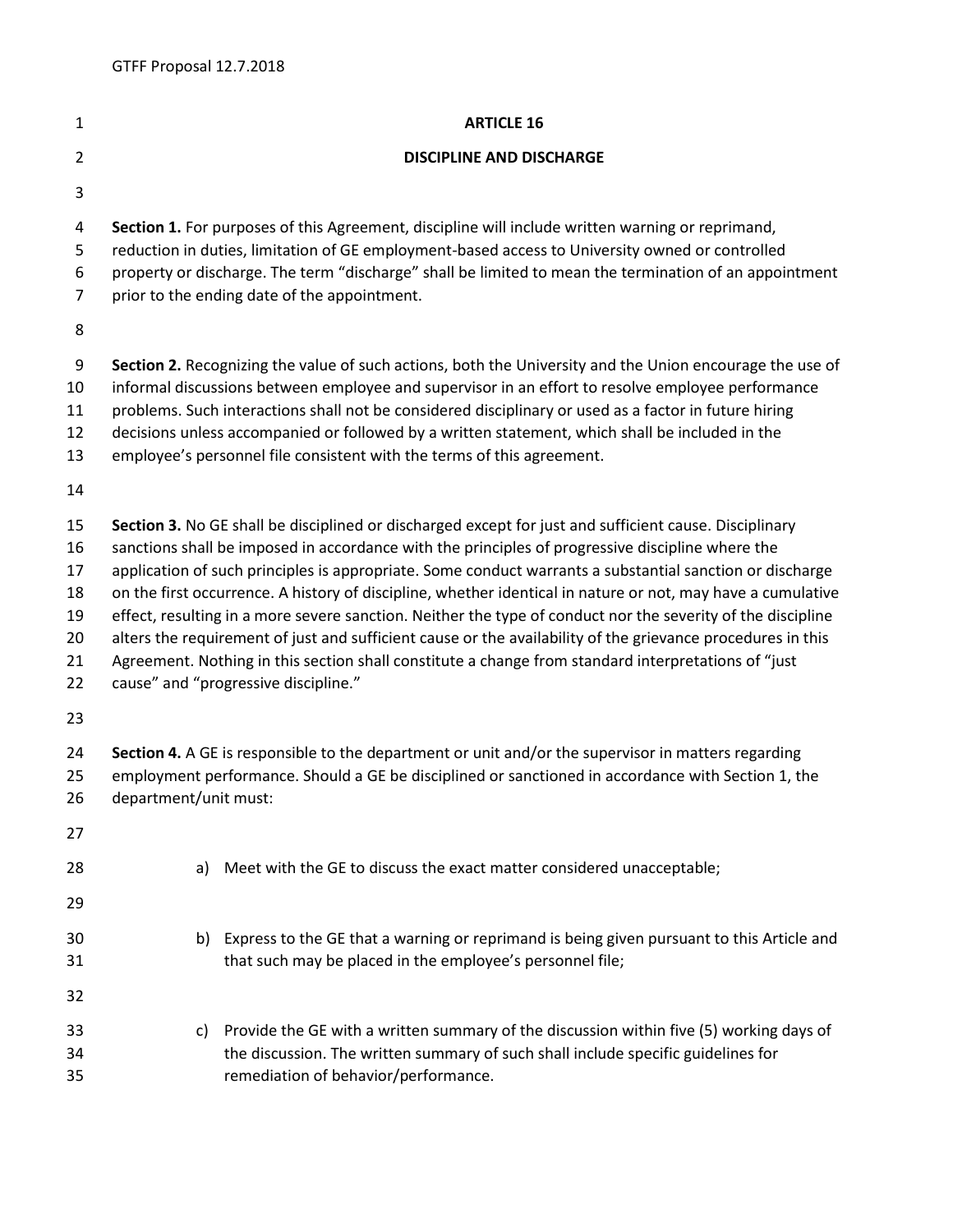| 36                                     |                                                                                                                                                                                                                                                                                                                                                                                                                                                                                                                                                                                                                                                                        |                                                                                                                                                                                                                                                                      |                                                                                                                                                       |  |  |
|----------------------------------------|------------------------------------------------------------------------------------------------------------------------------------------------------------------------------------------------------------------------------------------------------------------------------------------------------------------------------------------------------------------------------------------------------------------------------------------------------------------------------------------------------------------------------------------------------------------------------------------------------------------------------------------------------------------------|----------------------------------------------------------------------------------------------------------------------------------------------------------------------------------------------------------------------------------------------------------------------|-------------------------------------------------------------------------------------------------------------------------------------------------------|--|--|
| 37<br>38                               |                                                                                                                                                                                                                                                                                                                                                                                                                                                                                                                                                                                                                                                                        |                                                                                                                                                                                                                                                                      | d) Comply with the provisions of Article 11 in placing any reference to the meeting in the<br>employee's personnel file.                              |  |  |
| 39                                     |                                                                                                                                                                                                                                                                                                                                                                                                                                                                                                                                                                                                                                                                        |                                                                                                                                                                                                                                                                      |                                                                                                                                                       |  |  |
| 40<br>41                               | Section 5. If the unsatisfactory performance is not corrected, or if it recurs within the term(s) of<br>appointment, discharge or reduction of duties may be recommended by the supervisor in writing.                                                                                                                                                                                                                                                                                                                                                                                                                                                                 |                                                                                                                                                                                                                                                                      |                                                                                                                                                       |  |  |
| 42                                     |                                                                                                                                                                                                                                                                                                                                                                                                                                                                                                                                                                                                                                                                        |                                                                                                                                                                                                                                                                      |                                                                                                                                                       |  |  |
| 43<br>44<br>45                         | a)                                                                                                                                                                                                                                                                                                                                                                                                                                                                                                                                                                                                                                                                     | Before a discharge or reduction of duties may take effect, within five (5) working days of its<br>recommendation, the department chairperson (or equivalent level of supervision in the unit)<br>shall review the complaint and the recommended disciplinary action. |                                                                                                                                                       |  |  |
| 46<br>47                               | b)                                                                                                                                                                                                                                                                                                                                                                                                                                                                                                                                                                                                                                                                     | In the event that the supervising professor is also a chairperson, the matter will be reviewed by<br>the Dean of the College or designee.                                                                                                                            |                                                                                                                                                       |  |  |
| 48                                     |                                                                                                                                                                                                                                                                                                                                                                                                                                                                                                                                                                                                                                                                        |                                                                                                                                                                                                                                                                      |                                                                                                                                                       |  |  |
| 49<br>50                               | C)                                                                                                                                                                                                                                                                                                                                                                                                                                                                                                                                                                                                                                                                     |                                                                                                                                                                                                                                                                      | The reviewer shall conduct a thorough and fair investigation to determine if established<br>University or departmental policies have been violated.   |  |  |
| 51                                     |                                                                                                                                                                                                                                                                                                                                                                                                                                                                                                                                                                                                                                                                        |                                                                                                                                                                                                                                                                      |                                                                                                                                                       |  |  |
| 52                                     |                                                                                                                                                                                                                                                                                                                                                                                                                                                                                                                                                                                                                                                                        |                                                                                                                                                                                                                                                                      | d) Should the reviewer agree with the supervising professor, the disciplinary action may take place.                                                  |  |  |
| 53                                     |                                                                                                                                                                                                                                                                                                                                                                                                                                                                                                                                                                                                                                                                        |                                                                                                                                                                                                                                                                      |                                                                                                                                                       |  |  |
| 54<br>55                               |                                                                                                                                                                                                                                                                                                                                                                                                                                                                                                                                                                                                                                                                        |                                                                                                                                                                                                                                                                      | e) The disciplinary action should be applied even-handedly, fairly and appropriately.                                                                 |  |  |
| 56<br>57                               | f)                                                                                                                                                                                                                                                                                                                                                                                                                                                                                                                                                                                                                                                                     |                                                                                                                                                                                                                                                                      | All documents generated in compliance with Article 16, Section 5, should be placed in the<br>employee's personnel file in accordance with Article 11. |  |  |
| 58                                     |                                                                                                                                                                                                                                                                                                                                                                                                                                                                                                                                                                                                                                                                        |                                                                                                                                                                                                                                                                      |                                                                                                                                                       |  |  |
| 59<br>60<br>61<br>62<br>63<br>64<br>65 | Section 6. If reduction in duties or discharge is imposed, the GE who disagrees with the sanction may<br>seek redress through the grievance procedure provided in this Agreement. Action by the University<br>under this article is not stayed by the filing of a grievance or by arbitration, except by mutual agreement.<br>A grievance concerning discharge or reduction in duties may be held at Step 3 of the Grievance<br>Procedure. If reduction in duties or discharge is imposed at the end of an appointment period, it may be<br>applied retroactively with respect to that proportion of the total appointment obligation which has not<br>been fulfilled. |                                                                                                                                                                                                                                                                      |                                                                                                                                                       |  |  |
| 66                                     |                                                                                                                                                                                                                                                                                                                                                                                                                                                                                                                                                                                                                                                                        |                                                                                                                                                                                                                                                                      |                                                                                                                                                       |  |  |
| 67                                     | Section 7. If a GE is absent without notifying their supervisor for five (5) consecutive working days during                                                                                                                                                                                                                                                                                                                                                                                                                                                                                                                                                           |                                                                                                                                                                                                                                                                      |                                                                                                                                                       |  |  |

- any academic term, the GE may be considered to have abandoned their position and voluntarily
- resigned from University employment retroactive to the first day of the absence.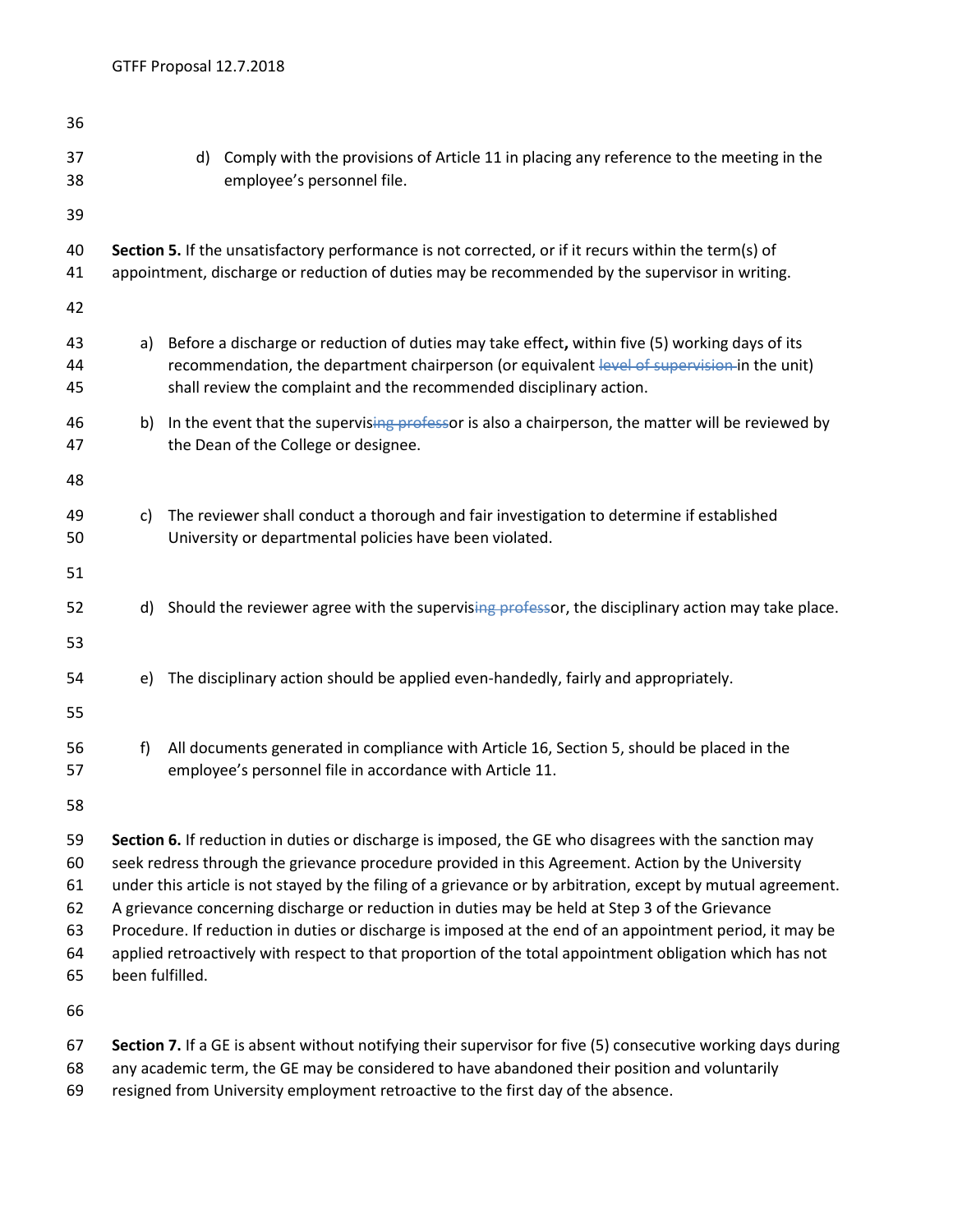Before the University deems the GE to have resigned employment, the University shall attempt to

- contact the GE by phone, by their University email address, by their campus mailbox (if one exists), by
- their personal email address if this address is on file in Banner or has been recently used by the

supervisor to correspond with the GE, and by letter mailed to the last address on file in Banner, and shall

- provide the GE with at least three (3) working days to respond and present extenuating circumstances.
- The University's attempt to contact the GE may occur within the 5-day absence, or after. The University
- will provide the Union with notice of termination of the GE under this provision at least three (3)
- working days before termination is processed. Such absence may be covered by the Dean of the
- Graduate School or designee by a subsequent grant of leave with or without pay, when extenuating circumstances are found to have existed. Nothing in this article shall prohibit the University from
- reinstating a GE to their position.

 **Section 8.** Notwithstanding other sections of this Article, nothing shall limit the right of the University to discharge a GE when:

- (1) the GE has made less than satisfactory progress toward their degree; or
- 
- (2) the GE transfers to a new department or graduate major, unless (a) the appointment was already in a unit outside of the GE's home department and (b) the transfer has no negative impact on the operations, agreements, or budget of the employment unit.

If a GE is discharged on the basis of less than satisfactory progress toward the degree, the head of the

91 department/unit in which the GE is enrolled as a student must inform the student of this in writing,

citing the criteria for satisfactory academic progress that have not been met. This communication should

be documented and placed in the student's file in accordance with the provisions of Article 11. Graduate

students may grieve departmental decisions related to satisfactory progress through the graduate

- student academic grievances procedure. A GE's work performance shall not be considered relevant for
- 96 the purposes of determining satisfactory progress toward their degree.

 **Section 9.** Each academic department shall have written criteria defining satisfactory progress filed with the contract administrator. These criteria must be as specific as reasonably possible and must include objective measures (e.g., GPA, limits on the number of incompletes, and deadlines and/or timelines for passing qualifying exams or proposing one's thesis).

 a) Revisions of the criteria shall be filed with the contract administrator within fifteen (15) working days of their enactment and will be forwarded to the Union within thirty (30) days of their receipt by the contract administrator.